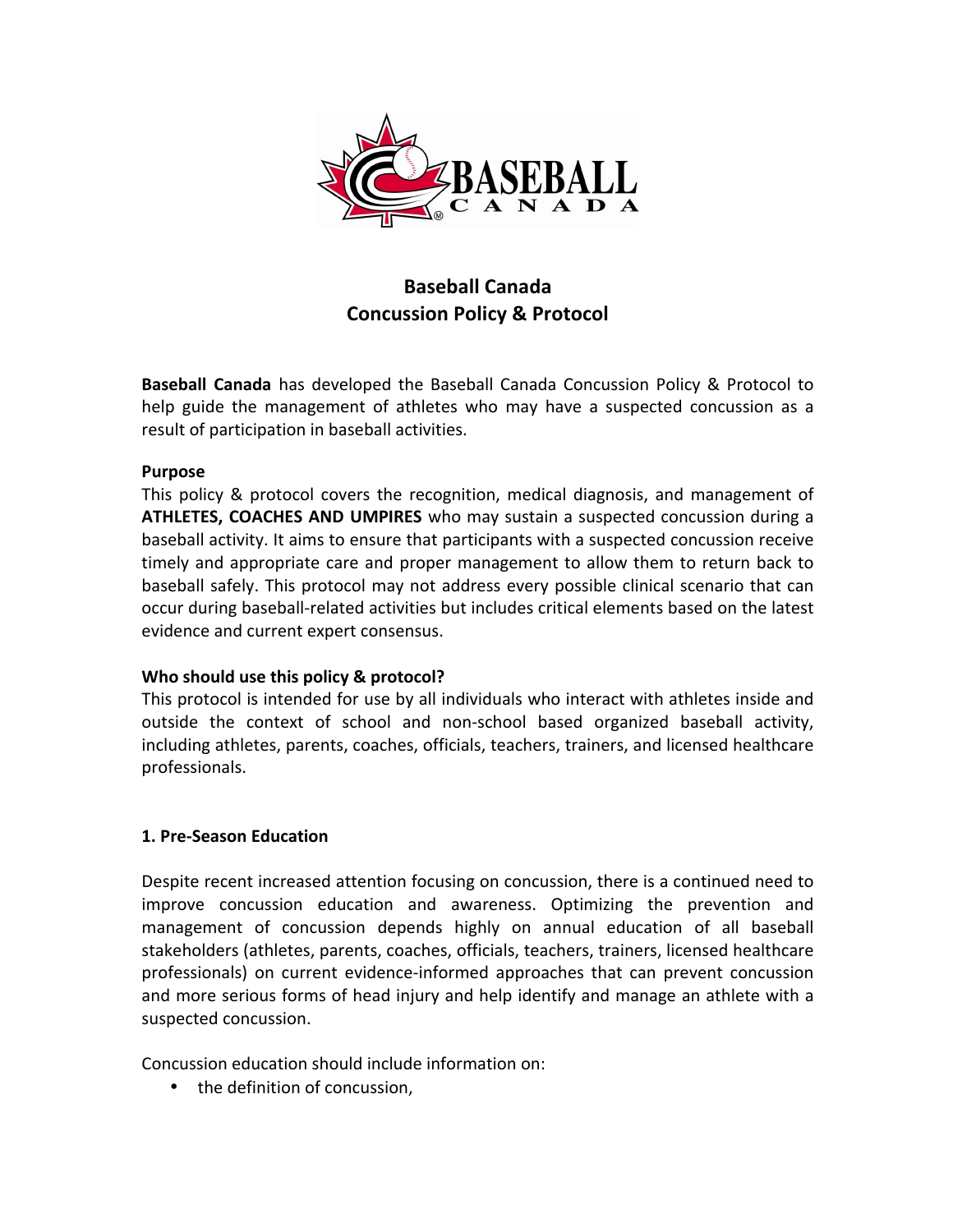- possible mechanisms of injury,
- common signs and symptoms,
- steps that can be taken to prevent concussions and other injuries from occurring in baseball.
- what to do when an athlete/coach/umpire has suffered a suspected concussion or more serious head injury,
- what measures should be taken to ensure proper medical assessment,
- *Return-to-School* and *Return-to-Baseball Strategies*, and
- Return-to-baseball medical clearance requirements
- ▸ Who: Athletes, parents, coaches, umpires, teachers, and trainers, licensed healthcare professionals
- ▶ **How**: Pre-season Concussion Education Sheet

All parents, athletes/coaches/umpires should review and submit a signed copy of the *Pre-season Concussion Education Sheet* to their coach prior to the first practice of the season. In addition to reviewing information on concussion, it is also important that all baseball stakeholders have a clear understanding of the Baseball Canada Concussion Policy & Protocol. For example, this can be accomplished through pre-season in-person orientation sessions for athletes, parents, coaches and other sport stakeholders.

# **2. Head Injury Recognition**

Although the formal diagnosis of concussion should be made following a medical assessment, all baseball stakeholders including athletes, parents, teachers, coaches, teachers, umpires, and licensed healthcare professionals are responsible for the recognition and reporting of athletes/coaches/umpires who may demonstrate visual signs of a head injury or who report concussion-related symptoms. This is particularly important because many baseball venues will not have access to on-site licensed healthcare professionals.

A concussion should be suspected:

- if any athlete/coach/umpire who sustains a significant impact to the head, face, neck, or body and demonstrates ANY of the visual signs of a suspected concussion or reports *ANY* symptoms of a suspected concussion as detailed in the *Concussion Recognition Tool 5*.
- if a player/coach/umpire reports ANY concussion symptoms to one of their peers, parents, teachers, or coaches or if anyone witnesses an athlete/coach/umpire exhibiting any of the visual signs of concussion.

In some cases, an athlete/coach/umpire may demonstrate signs or symptoms of a more severe head or spine injury including convulsions, worsening headaches, vomiting or neck pain. If an athlete demonstrates any of the 'Red Flags' indicated by the *Concussion*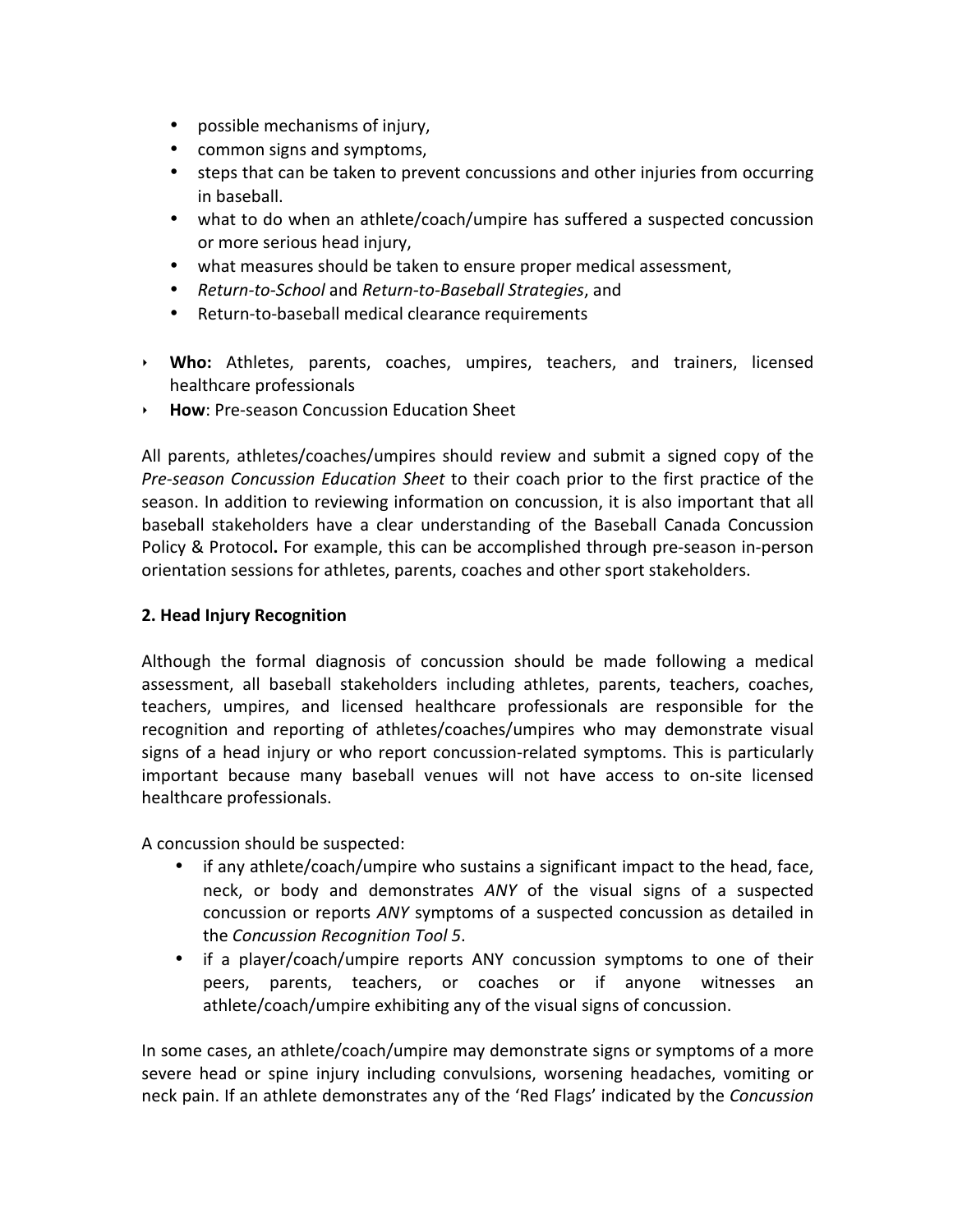*Recognition Tool 5,* a more severe head or spine injury should be suspected, and Emergency Medical Assessment should be pursued.

- ▸ Who: Athletes, parents, coaches, umpires, teachers, trainers, and licensed healthcare professionals
- **► How: Concussion Recognition Tool 5**

## **3. Onsite Medical Assessment**

Depending on the suspected severity of the injury, an initial assessment may be completed by emergency medical professionals or by an on-site licensed healthcare professional where available. In cases where an athlete, coach or umpire loses consciousness or it is suspected an athlete, coach or umpire might have a more severe head or spine injury, Emergency Medical Assessment by emergency medical professionals should take place (see 3a below). If a more severe injury is not suspected, the athlete/coach/umpire should undergo Sideline Medical Assessment or Medical Assessment, depending on if there is a licensed healthcare professional present (see 3b) below).

#### **3a. Emergency Medical Assessment**

If an athlete/coach/umpire is suspected of sustaining a more severe head or spine injury during a game or practice, an ambulance should be called immediately to transfer the patient to the nearest emergency department for further Medical Assessment.

Coaches, parents, teachers, trainers and umpires should not make any effort to remove equipment or move the athlete/coach/umpire until an ambulance has arrived and the athlete/coach/umpire should not be left alone until the ambulance arrives. After the emergency medical services staff has completed the Emergency Medical Assessment, the athlete/coach/umpire should be transferred to the nearest hospital for Medical Assessment. In the case of youth (under 18 years of age), the participant's parents should be contacted immediately to inform them of the injury. For participants over 18 years of age, their emergency contact person should be contacted if one has been provided

‣ **Who**: Emergency medical professionals

#### **3b. Sideline Medical Assessment**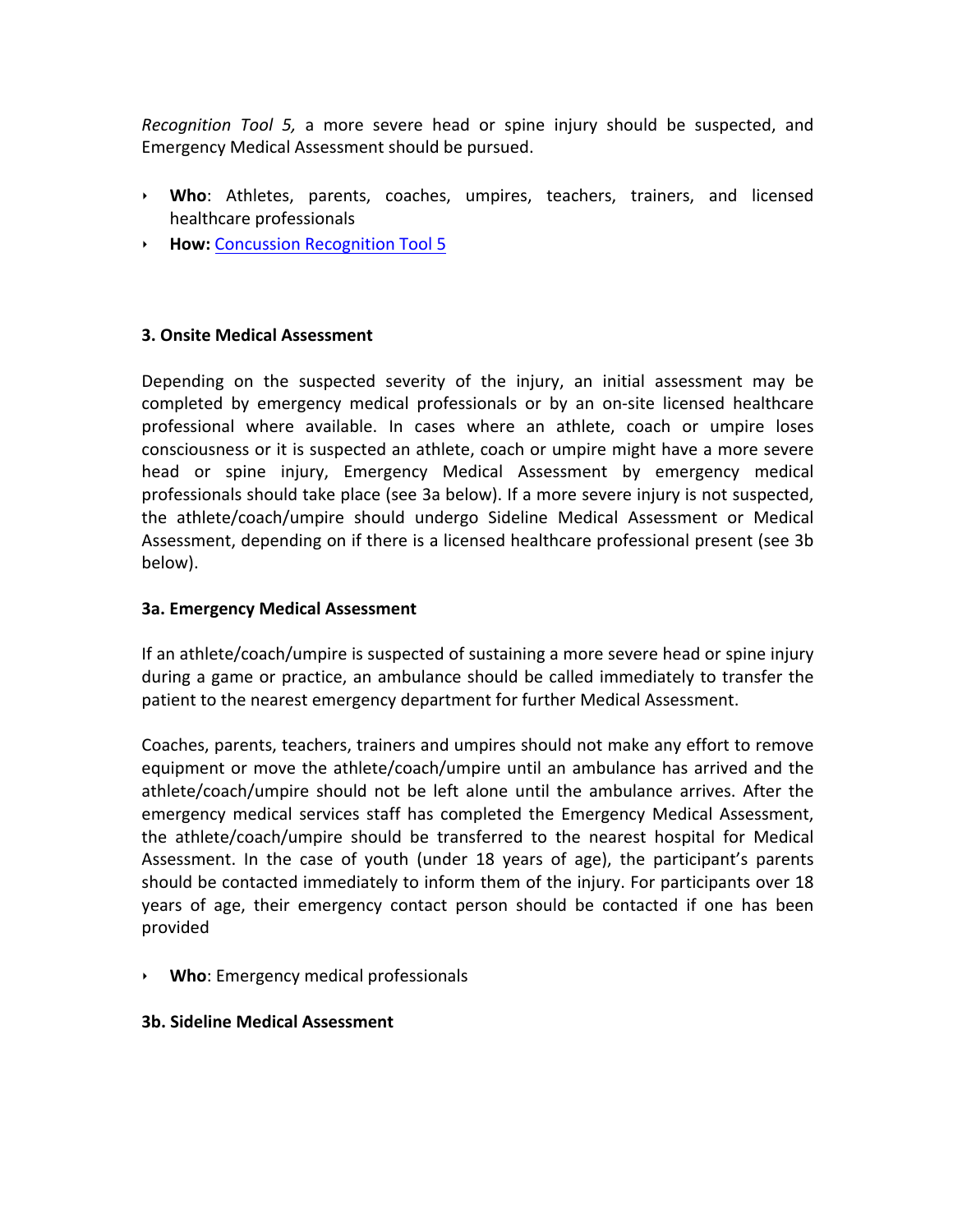If an athlete/coach/umpire is suspected of sustaining a concussion and there is no concern for a more serious head or spine injury, the participant should be immediately removed from the field of play.

#### **Scenario 1: If a licensed healthcare professional is present**

The athlete/coach/athlete should be taken to a quiet area and undergo Sideline Medical Assessment using the Sport Concussion Assessment Tool 5 (SCAT5) or the Child SCAT5. The SCAT5 and Child SCAT5 are clinical tools that should only be used by a licensed healthcare professional that has experience using these tools. It is important to note that the results of SCAT5 and Child SCAT5 testing can be normal in the setting of acute concussion. As such, these tools can be used by licensed healthcare professionals to document initial neurological status but should not be used to make sideline return-tosport decisions in youth athletes. Any youth athlete/coach/umpire who is suspected of having sustained a concussion must not return to the game or practice and must be referred for Medical Assessment.

If a youth athlete/coach/umpire is removed from play following a significant impact and has undergone assessment by a licensed healthcare professional, but there are NO visual signs of a concussion and the athlete/coach/umpire reports NO concussion symptoms then the participant can be returned to play but should be monitored for delayed symptoms.

In the case of national team-affiliated athletes (age 18 years and older), an experienced certified athletic therapist, physiotherapist or medical doctor providing medical coverage for the sporting event may make the determination that a concussion has not occurred based on the results of the Sideline Medical Assessment. In these cases, the athlete may be returned to the practice or game without a *Medical Clearance Letter* but this should be clearly communicated to the coaching staff. Players that have been cleared to return to games or practices should be monitored for delayed symptoms. If the athlete develops any delayed symptoms the athlete should be removed from play and undergo medical assessment by a medical doctor or nurse practitioner.

# **Scenario 2: If there is no licensed healthcare professional present**

The athlete/coach/umpire should be referred immediately for medical assessment by a medical doctor or nurse practitioner, and the participant must not return to play until receiving medical clearance.

- ▸ **Who**: Athletic therapists, physiotherapists, medical doctor
- ‣ **How**: *Sport Concussion Assessment Tool 5 (SCAT5), Child Sport Concussion Assessment Tool 5 (Child SCAT5)*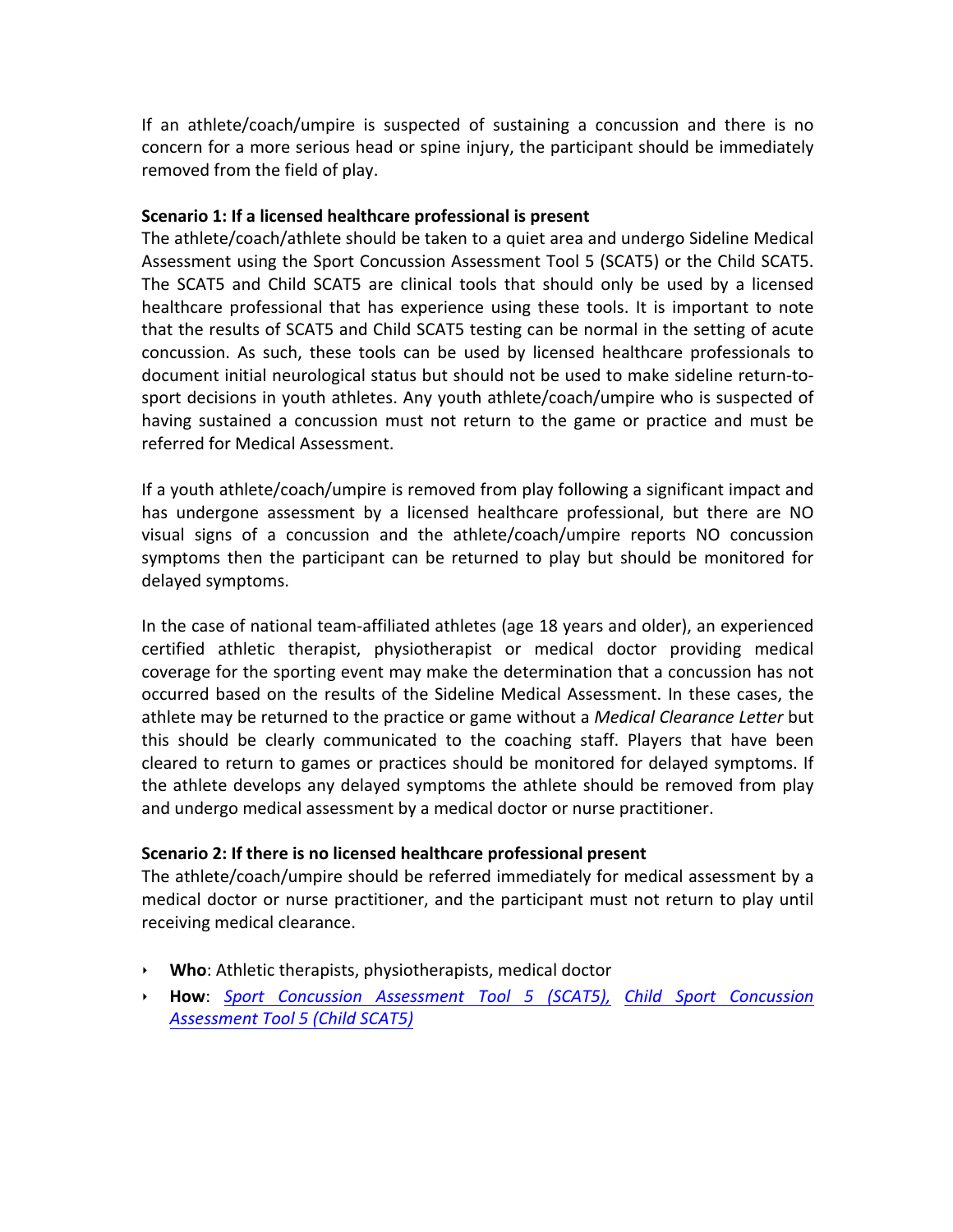Baseball Canada highly recommends that a player/coach/umpire be taken out of the *game* (with the right to return to play) if hit on the head, face or neck, including the *following scenarios:* 

*Batter hit on the helmet, catcher/umpire hit by a foul tip, pitcher hit with a batted ball.* 

Other scenarios to be considered include: fielder hitting a fence or a post, runner hitting *a defender's hard body part (knee, elbow), fielders entering in a collision.*

## **4. Medical Assessment**

In order to provide comprehensive evaluation of athletes/coaches/umpires with a suspected concussion, the medical assessment must rule out more serious forms of traumatic brain and spine injuries, must rule out medical and neurological conditions that can present with concussion-like symptoms, and must make the diagnosis of concussion based on findings of the clinical history and physical examination and the evidence-based use of adjunctive tests as indicated (i.e CT scan). In addition to nurse practitioners, medical doctors<sup>1</sup> that are qualified to evaluate patients with a suspected concussion include: pediatricians; family medicine, sports medicine, emergency department, internal medicine, and rehabilitation (physiatrists) physicians; neurologists; and neurosurgeons.

In geographic regions of Canada with limited access to medical doctors (i.e. rural or northern communities), a licensed healthcare professional (i.e. nurse) with pre-arranged access to a medical doctor or nurse practitioner can facilitate this role. The medical assessment is responsible for determining whether the athlete has been diagnosed with a concussion or not. Athletes/coaches/umpires with a diagnosed concussion should be provided with a *Medical Assessment Letter indicating* a concussion has been diagnosed. Participants that are determined to have not sustained a concussion must be provided with a *Medical Assessment Letter* indicating a concussion has not been diagnosed and the athlete can return to school, work and sports activities without restriction.

- ▸ **Who**: Medical doctor, nurse practitioner, nurse
- ‣ **How:** *Medical Assessment Letter*

#### **5. Concussion Management**

 

When a participant has been diagnosed with a concussion, it is important that the participant's parent/legal guardian is informed. All participants diagnosed with a concussion must be provided with a standardized *Medical Assessment Letter* that

 $1$  Medical doctors and nurse practitioners are the only healthcare professionals in Canada with licensed training and expertise to meet these needs; therefore all participants with a suspected concussion should undergo evaluation by one of these professionals.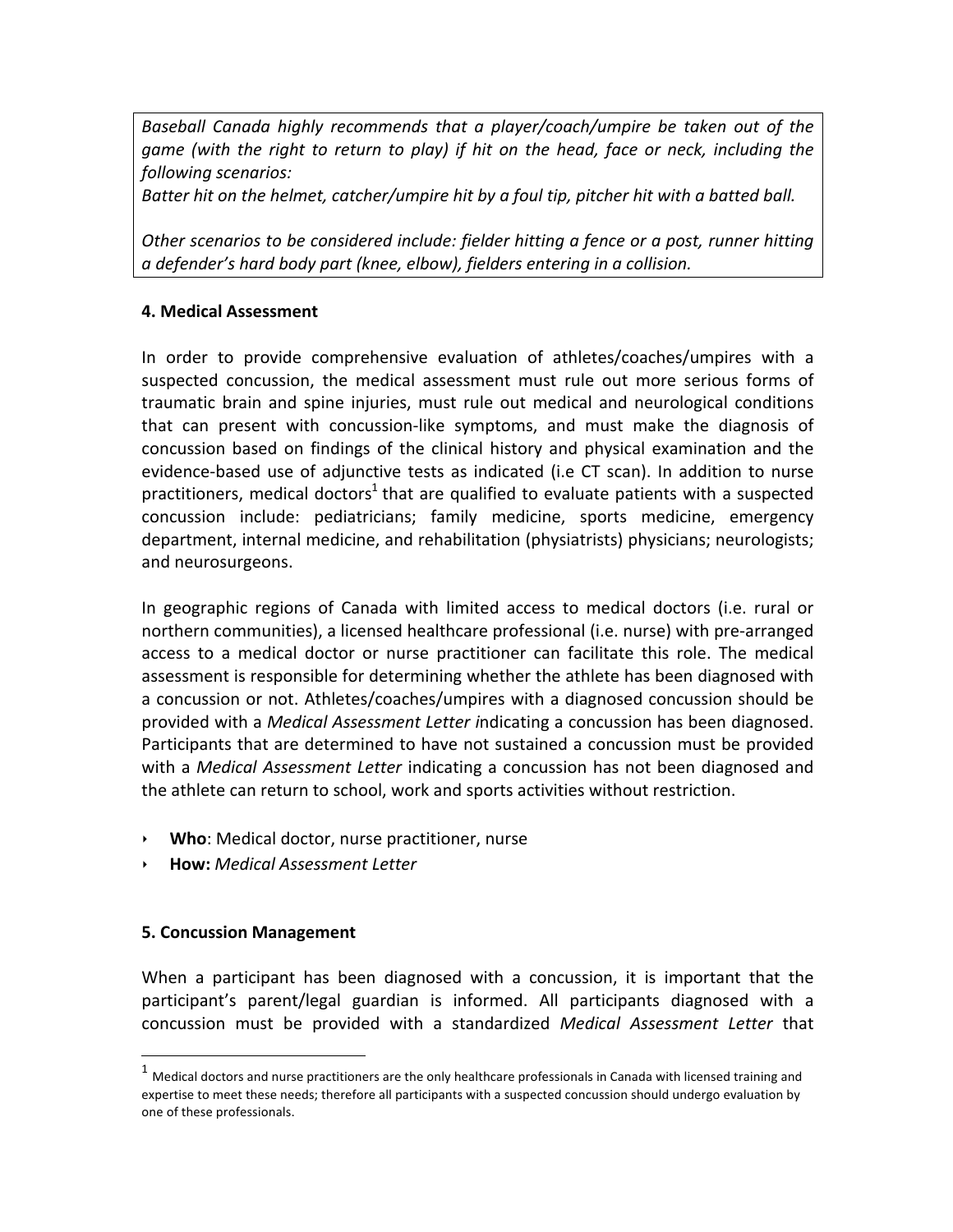notifies the participant and their parents/legal guardians/spouse that they have been diagnosed with a concussion and may not return to any activities with a risk of concussion until medically cleared to do so by a medical doctor or nurse practitioner. Because the *Medical Assessment Letter* contains personal health information, it is the responsibility of the participant or their parent/legal guardian to provide this documentation to the athlete's coaches, teachers, or employers. It is also important for the athlete to provide this information to baseball organization officials that are responsible for injury reporting and concussion surveillance where applicable.

Participants diagnosed with a concussion should be provided with education about the signs and symptoms of concussion, strategies about how to manage their symptoms, the risks of returning to sport without medical clearance and recommendations regarding a gradual return to school and sport activities. Participants diagnosed with a concussion are to be managed according to their *Return-to-School and Baseball-Returnto-Play Strategy* under the supervision of a medical doctor or nurse practitioner. When available, participants should be encouraged to work with the team athletic therapist or physiotherapist to optimize progression through their *Baseball-Return-to-Play Strategy.* Once the participant has completed their *Return-to-School and Baseball-Return-to-Play Strategy* and are deemed to be clinically recovered from their concussion, the medical doctor or nurse practitioner can consider the participant for a return to full sports activities and issue a *Medical Clearance Letter*.

The stepwise progressions for *Return-to-School* and *Return-to-Baseball Strategies* are outlined below. As indicated in stage 1 of the *Return-to-Baseball Strategy*, reintroduction of daily, school, and work activities using the *Return-to-School Strategy* must precede return to sport participation.

#### *Return-to-School Strategy*

The following is an outline of the *Return-to-School Strategy* that should be used to help student-athletes, parents, and teachers to collaborate in allowing the participant to make a gradual return to school activities. Depending on the severity and type of the symptoms present student-athletes will progress through the following stages at different rates. If the student-athlete experiences new symptoms or worsening symptoms at any stage, they should go back to the previous stage. Athletes should also be encouraged to ask their school if they have a school-specific Return-to-Learn Program in place to help student-athletes make a gradual return to school.

| <b>Stage</b> | Aim               | <b>Activity</b>                                                  | Goal of each step            |  |
|--------------|-------------------|------------------------------------------------------------------|------------------------------|--|
| 1            |                   | Daily activities at Typical activities during the day as long as | Gradual return to<br>typical |  |
|              |                   | home that do not $\vert$ they do not increase symptoms (i.e.     | activities                   |  |
|              | give the student- | reading, texting, screen time). Start at 5-15                    |                              |  |
|              | athlete symptoms  | minutes at a time and gradually build up.                        |                              |  |
|              | School activities | Homework, reading or other cognitive                             | tolerance<br>Increase        |  |
|              |                   | activities outside of the classroom.                             | cognitive work               |  |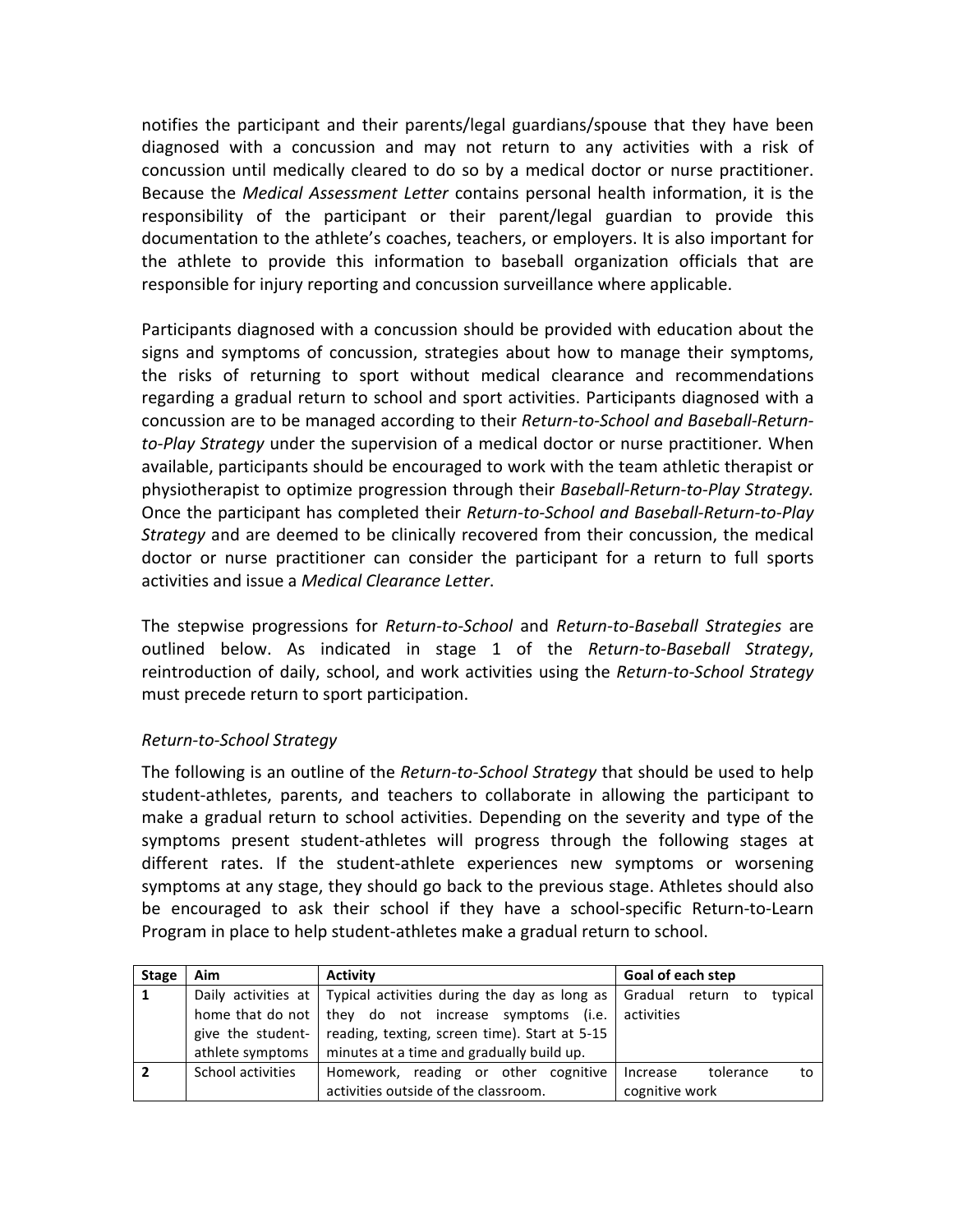| з | part-time | Return to school   Gradual introduction of schoolwork. May   Increase academic activities<br>need to start with a partial school day or<br>with increased breaks during the day. |                                                                             |
|---|-----------|----------------------------------------------------------------------------------------------------------------------------------------------------------------------------------|-----------------------------------------------------------------------------|
| 4 | full-time | Return to school   Gradually progress                                                                                                                                            | Return to full academic<br>activities and catch up on<br>missed school work |

McCrory et al. (2017). Consensus statement on concussion in sport – the 5<sup>th</sup> international conference on concussion in sport held in Berlin, October 2016. British Journal of Sports Medicine, 51(11), 838-847.

## *Baseball Canada Return-to-Baseball Strategy*

The following is an outline of the Return-to-Baseball Strategy that should be used to help athletes, coaches, trainers, and medical professionals to partner in allowing the athlete to make a gradual return to baseball activities. An initial period of 24-48 hours of rest is recommended before starting the *Return-to-Baseball Strategy*. The participant should spend a minimum duration of 24 hours without symptom increases at each stage before progressing to the next one. If the participant experiences new symptoms or worsening symptoms at any stage, they should go back to the previous stage. It is important that youth and adult student-athletes return to full-time school activities before progressing to stage 5 and 6 of the Return-to-Baseball Strategy. It is also important that all athletes provide their coach with a *Medical Clearance Letter* prior to returning to full contact sport activities.

| <b>Stage</b>   | Aim               | <b>Activity</b>                                        | Goal of each step         |
|----------------|-------------------|--------------------------------------------------------|---------------------------|
| $\mathbf{1}$   | Symptom-          | Daily activities that do not provoke symptoms          | Gradual re-introduction   |
|                | limiting activity |                                                        | of work/school activities |
| $\overline{2}$ | aerobic<br>Light  | Walking or stationary cycling at slow to medium        | Increase heart rate       |
|                | activity          | pace. No resistance training                           |                           |
|                |                   | -Light intensity jogging or stationary cycling for 15- |                           |
|                |                   | 20 minutes at sub-symptom threshold intensity          |                           |
| 3              | Baseball-specific | Running drills. No head impact activities              | Add movement              |
|                | exercise          | - Moderate intensity jogging for 30-60 minutes at      |                           |
|                |                   | sub-symptom threshold intensity                        |                           |
|                |                   | - Low to moderate impact throwing, receiving,          |                           |
|                |                   | hitting and agility drills                             |                           |
| 4              | Non-contact       | Harder training drills, i.e. running catches. May      | coordination<br>Exercise, |
|                | training drills   | start progressive resistance training                  | and increased thinking    |
|                |                   | - Participation in high intensity running and drills   |                           |
|                |                   | - Non-contact practice without risk of colliding with  |                           |
|                |                   | another participant                                    |                           |
|                |                   | - Participation in resistance training work-outs       |                           |
| 5              | Full practice     | Following medical clearance                            | Restore confidence and    |
|                |                   | - Participation in full practice without activity      | assess functional skills  |
|                |                   | restriction                                            | by coaching staff         |
| 6              | Return<br>to      | Normal game play                                       |                           |
|                | baseball          |                                                        |                           |

McCrory et al. (2017). Consensus statement on concussion in sport – the  $5<sup>th</sup>$  international conference on concussion in sport held in Berlin, October 2016. *British Journal of Sports Medicine, 51*(11), 838-847.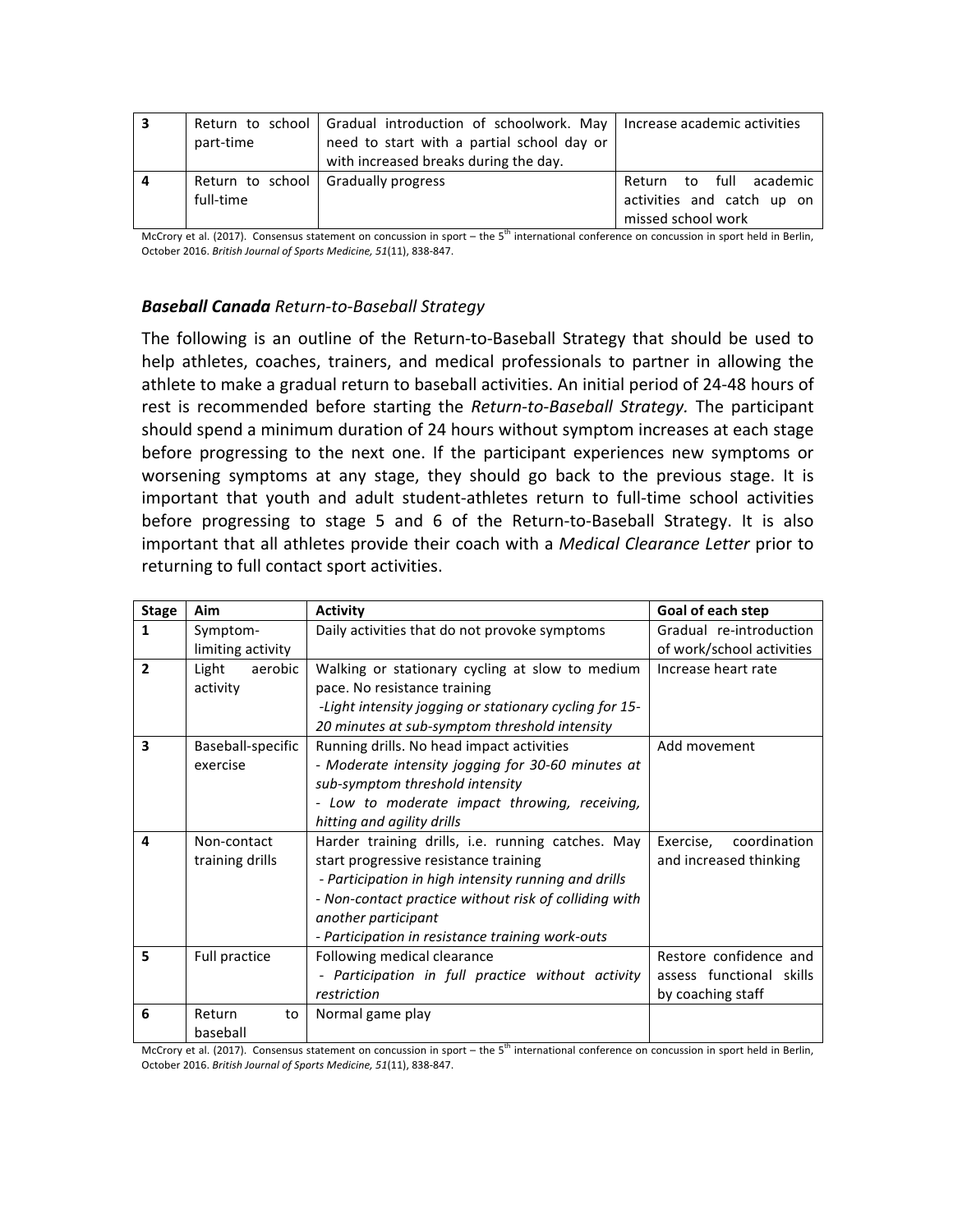- ‣ **Who**: Medical doctor, nurse practitioner and team athletic therapist or physiotherapist (where available)
- ‣ **How**: *Return-to-Learn Strategy, Return-to Baseball Strategy, Medical Assessment Letter*

#### **6. Multidisciplinary Concussion Care**

Most athletes/coaches/umpires who sustain a concussion while participating in baseball will make a complete recovery and be able to return to full school and baseball activities within 1-4 weeks of injury. However, approximately 15-30% of individuals will experience symptoms that persist beyond this time frame. If available, individuals who experience persistent post-concussion symptoms  $(>4$  weeks for youth athletes,  $>2$ weeks for adult athletes) may benefit from referral to a medically supervised multidisciplinary concussion clinic that has access to professionals with licensed training in traumatic brain injury that may include experts in sport medicine, neuropsychology, physiotherapy, occupational therapy, neurology, neurosurgery, and rehabilitation medicine. 

Referral to a multidisciplinary clinic for assessment should be made on an individualized basis at the discretion of an athlete's medical doctor or nurse practitioner. If access to a multidisciplinary concussion clinic is not available, a referral to a medical doctor with clinical training and experience in concussion (e.g. a sport medicine physician, neurologist, or rehabilitation medicine physician) should be considered for the purposes of developing an individualized treatment plan. Depending on the clinical presentation of the individual, this treatment plan may involve a variety of health care professionals with areas of expertise that address the specific needs of the athlete based on the assessment findings.

▸ **Who**: Multidisciplinary medical team, medical doctor with clinical training and experience in concussion (e.g. a sports medicine physician, neurologist, or rehabilitation medicine physician), licensed healthcare professionals

#### **7. Return to Baseball and Sports**

Participants who have been determined to have not sustained a concussion and those that have been diagnosed with a concussion and have successfully completed their *Return-to-School and Return-to-Baseball Strategy* can be considered for return to full sports activities. The final decision to medically clear an athlete to return to full game activity should be based on the clinical judgment of the medical doctor or nurse practitioner taking into account the athlete's past medical history, clinical history, physical examination findings and the results of other tests and clinical consultations where indicated (i.e. neuropsychological testing, diagnostic imaging). Prior to returning to full contact practice and game play, each athlete that has been diagnosed with a